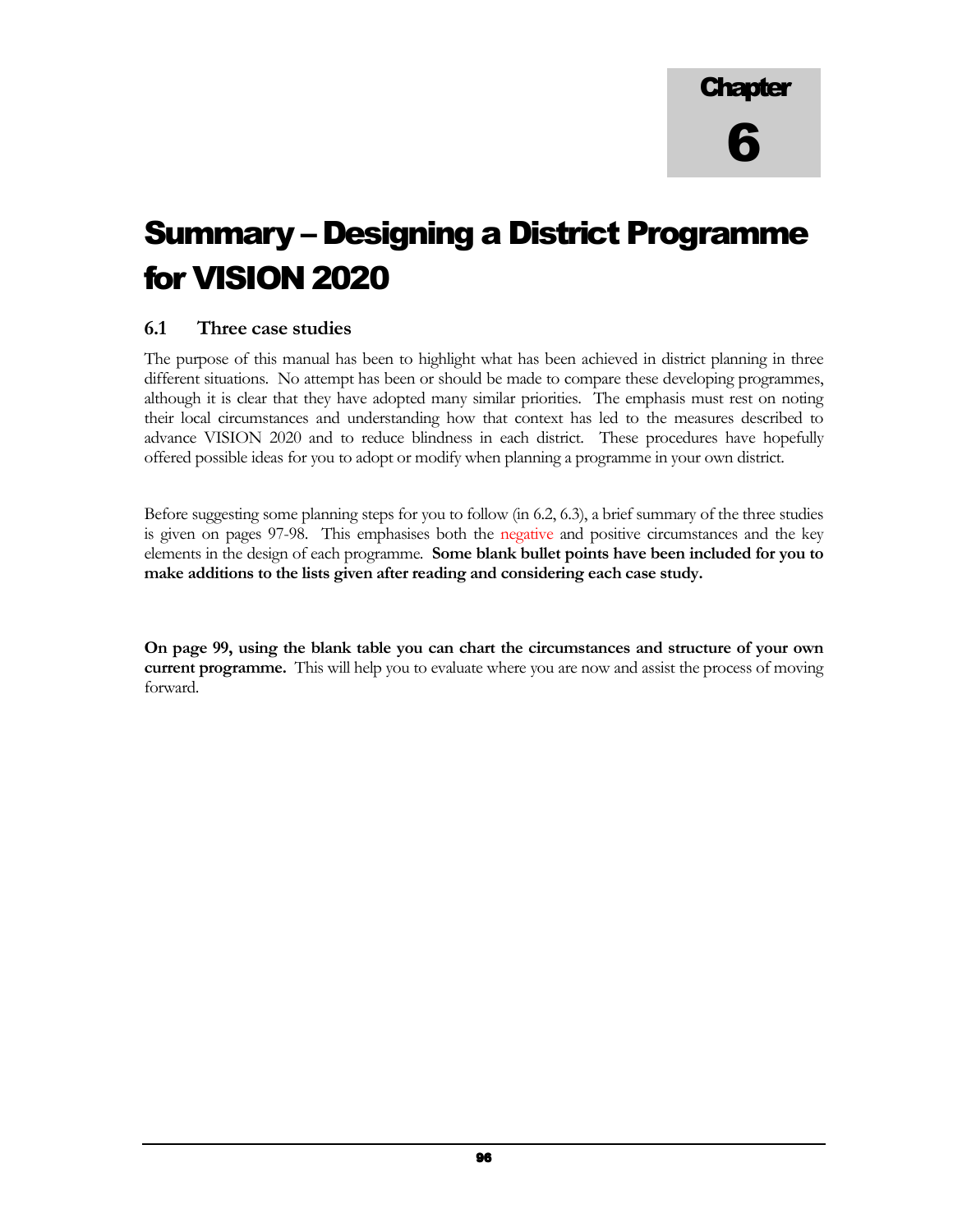| <b>SAMPLE STUDY</b> | <b>LOCAL CIRCUMSTANCES</b>                                                                                                 | <b>PROGRAMME ELEMENTS</b>                                                                                                                                      |
|---------------------|----------------------------------------------------------------------------------------------------------------------------|----------------------------------------------------------------------------------------------------------------------------------------------------------------|
| <b>KITWE</b>        | A high level of national and individual poverty<br>$\bullet$                                                               | Individual skills of the appointed medical director leading the<br>$\bullet$                                                                                   |
| Zambia              | Other major diseases compete for scarce finance                                                                            | programme                                                                                                                                                      |
|                     | Recruitment problems for suitably qualified staff and a lack of<br>in the country<br>training provision                    | A well motivated and stable team, supported by the MD and a<br>trained administrator<br>$\bullet$                                                              |
|                     | from national to district planning for<br>Little movement<br><b>VISION 2020</b>                                            | programme of activities with monitored targets, efficiently<br>Two specific, measurable objectives and an annually reviewed<br>$\bullet$                       |
|                     | infrastructure that leaves very many people<br>National eye care<br>$\bullet$                                              | planned and implemented                                                                                                                                        |
|                     | unreached                                                                                                                  | Improvement of human resources in all cadres to (1) increase<br>output while ensuring quality of outcomes and (2) broaden                                      |
|                     | in the selected district, regarding centrality in<br>hygiene and reduced poverty<br>Some advantages<br>Zambia, literacy, l | available skills and achieve a more comprehensive service                                                                                                      |
|                     | Government support (national and provincial) and personnel<br>$\bullet$                                                    | Extension of outreach to serve people in more distant locations<br>and reduce their travel for treatment                                                       |
|                     | Considerable support from NGOs (financial and programme<br>investment                                                      | Provision of primary eye care through the existing PHC network,<br>well coordinated with the satellite and base hospitals<br>$\bullet$                         |
|                     | Independence of management despite financial dependence<br>ideas) and the parent tertiary hospital<br>$\bullet$            | Poorest people targeted for eye care both through active health<br>education and screening programmes and through subsidised or<br>free treatment<br>$\bullet$ |
|                     |                                                                                                                            | Community involvement to reduce barriers, enhance patient<br>numbers and secure a caring reputation                                                            |
|                     |                                                                                                                            | A realisation that economic sustainability has to be sought but as a<br>long term objective<br>$\bullet$                                                       |
|                     |                                                                                                                            | $\bullet$                                                                                                                                                      |
| MUDHOLE<br>India    | High prevalence of blindness in a context of rural poverty, low<br>literacy and scattered villages                         | Individual skills of the clinical and administrative managers, as part<br>of the wider ICARE - LVPEI structure<br>$\bullet$                                    |
|                     | support for prevention of<br>Strong government and state                                                                   | A well motivated, stable and optimally used staff team<br>$\bullet$                                                                                            |
|                     | Excellent human resource provision through the state's Right<br>blindness<br>$\bullet$                                     | $\mathfrak{a}$<br>comprising a range of activities with measurable targets and<br>Two specific objectives with clearly defined strategies                      |
|                     | to Sight Society but distribution is unequal with regard to need<br>in more inaccessible locations                         | progress and<br>regular programme of monitoring to evaluate<br>promote growth                                                                                  |
|                     | Secondary satellite hospital within the LVPEI NGO service                                                                  | Concentration on the improvement of service efficiency by, for<br>$\bullet$                                                                                    |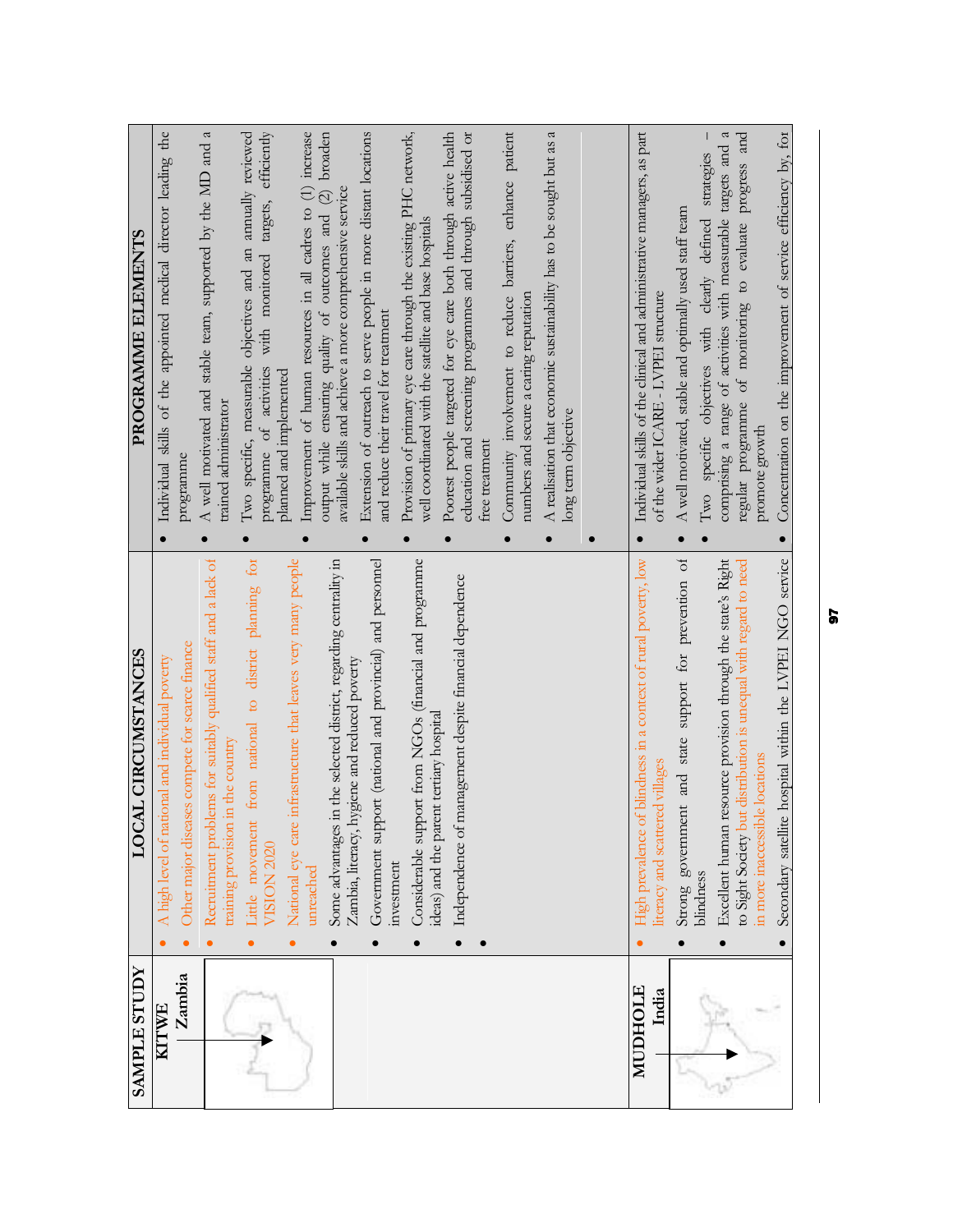| and broadening the range of treatable pathologies within the<br>Drive to economic sustainability through a tiered charging<br>structure that enables cost-recovery to support poorer patients<br>and finance the salaries and running costs of the entire eye care<br>example, adopting day care surgery, improving surgery techniques,<br>such low cost initiatives as vision centres, vision guardians and<br>Good community liaison supporting eye health education,<br>extending refraction services, targeting the patients most in need<br>Extension of accessible eye care coverage in the district through<br>reducing barriers and providing personnel<br><b>PEEP</b> volunteers<br>programme<br>district<br>$\bullet$<br>$\bullet$<br>$\bullet$ | the<br>removal of barriers to treatment acceptance - and so reaching<br>Strong community involvement - encouraging professional and<br>poor people; improving HR training and health education; seeking<br>Provision on site of CEH and VISION 2020 training as a national<br>services at the base clinic and in expanding outreach especially for<br>A well motivated and stable team, fully supported by the MD and<br>Concentration on three measurable objectives - improving the<br>volunteer recruitment, promoting health education and<br>financial sustainability - each defined and monitored through<br>A warm patient environment that welcomes, reassures and<br>Individual skills of the appointed medical director for the<br>supports throughout the treatment process<br>targeted activities, reviewed annually<br>and international model<br>clinic administrator<br>more of the poor<br>programme<br>$\bullet$<br>$\bullet$<br>$\bullet$<br>$\bullet$ |
|-----------------------------------------------------------------------------------------------------------------------------------------------------------------------------------------------------------------------------------------------------------------------------------------------------------------------------------------------------------------------------------------------------------------------------------------------------------------------------------------------------------------------------------------------------------------------------------------------------------------------------------------------------------------------------------------------------------------------------------------------------------|--------------------------------------------------------------------------------------------------------------------------------------------------------------------------------------------------------------------------------------------------------------------------------------------------------------------------------------------------------------------------------------------------------------------------------------------------------------------------------------------------------------------------------------------------------------------------------------------------------------------------------------------------------------------------------------------------------------------------------------------------------------------------------------------------------------------------------------------------------------------------------------------------------------------------------------------------------------------------|
| management expertise, and comprehensive eye care of<br>Some NGO support for expensive equipment additions or<br>structure that provides set up support, leadership and<br>that is accessible and minimises the friction<br>internationally recognised quality<br>itients<br>Hospital location<br>of distance for pa<br>replacement<br>$\bullet$<br>$\bullet$                                                                                                                                                                                                                                                                                                                                                                                              | Clinic site very accessible through public transport and locally<br>most local people but not competitive with<br>Fee paying private eye care clinics away in Quito, above the<br>Political instability and low professional support have not<br>High levels of rural poverty but with advantages of high<br>Human resources nationally plentiful but selective in<br>Strongly centralised health care system with a poorly<br>support at set up and for ongoing<br>community eye health initiatives<br>resourced public health service and little eye care<br>Restricted national training opportunities below<br>literacy and good water/hygiene conditions<br>promote high usage<br>the services of Yaruquí clinic<br>ophthalmologist level<br>employment location<br>well populated to<br>equipment needs<br>Excellent INGO<br>brought national<br>income levels of                                                                                                  |
|                                                                                                                                                                                                                                                                                                                                                                                                                                                                                                                                                                                                                                                                                                                                                           | Ecuador<br>YARUQUI                                                                                                                                                                                                                                                                                                                                                                                                                                                                                                                                                                                                                                                                                                                                                                                                                                                                                                                                                       |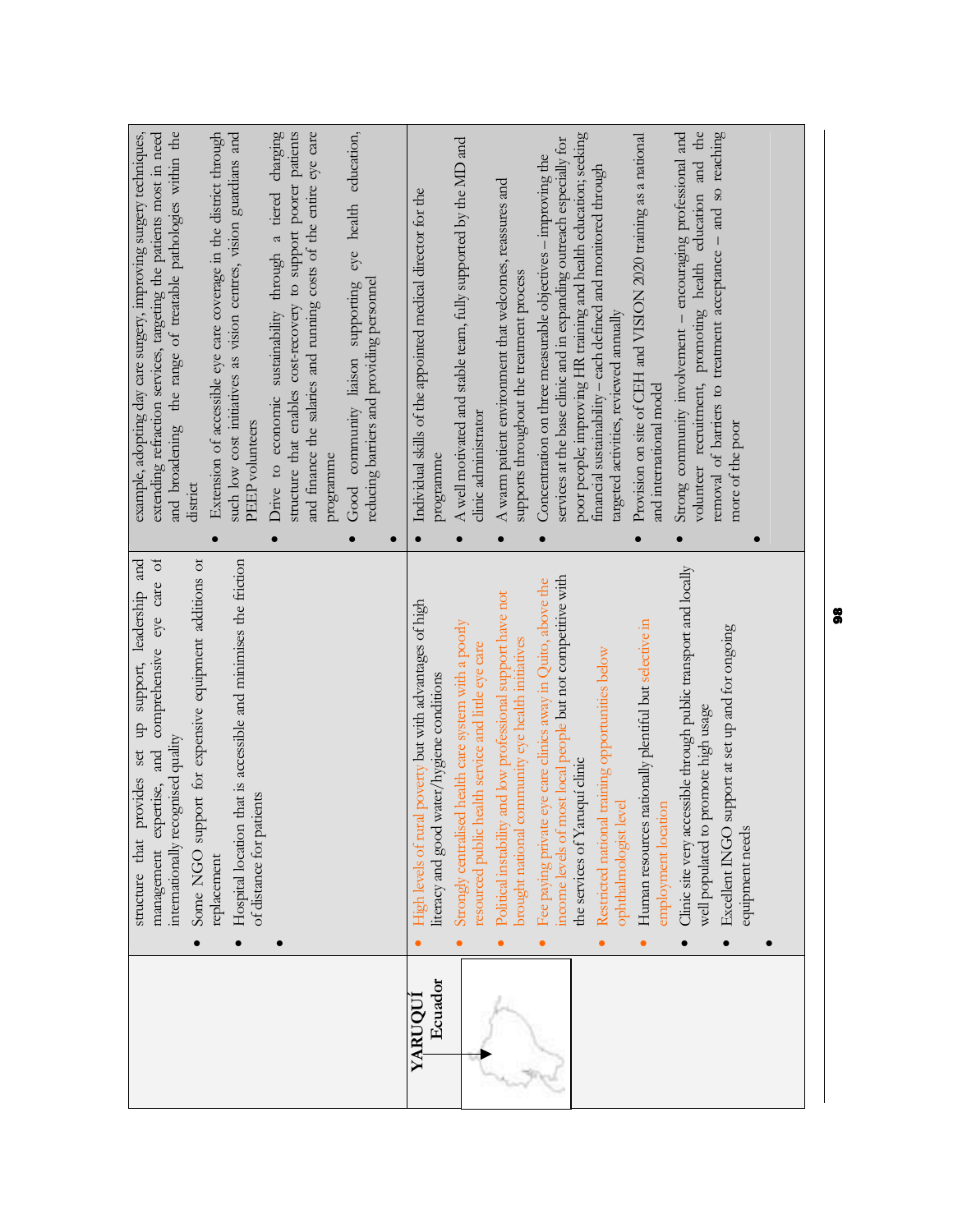| PRESENT PROGRAMME ELEMENTS |  |
|----------------------------|--|
| LOCAL CIRCUMSTANCES        |  |
| YOUR DISTRICT              |  |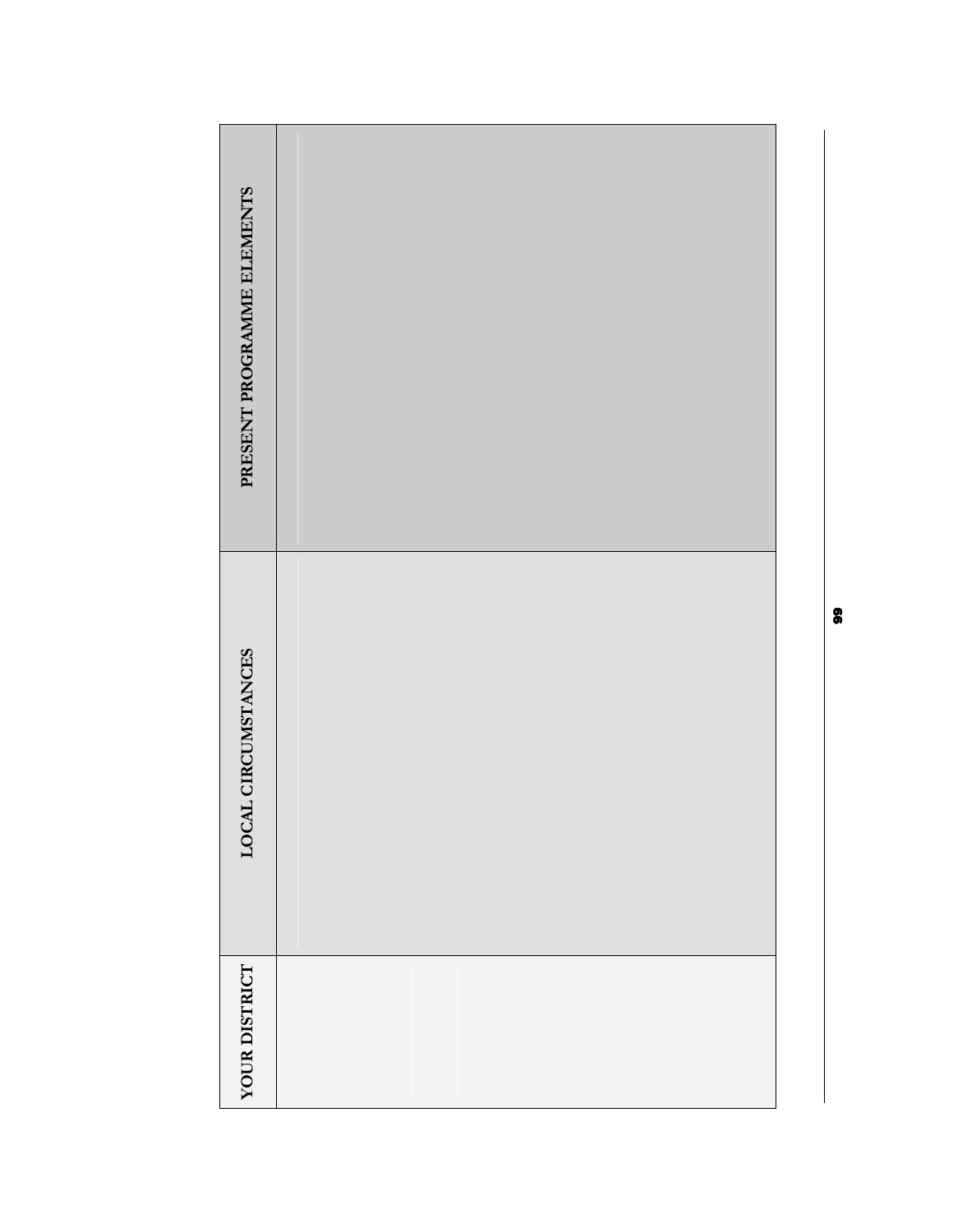## 6.2 Steps in planning

Chapter 1.3 (page 3) in this manual listed the essential characteristics of a district programme for VISION 2020. Chapter 2 set out a generic model for designing and implementing such a programme.

We all acknowledge that to achieve a real change in eye care provision and blindness prevention there is an essential need to plan service provision at the district level – where needs are known, resources are measurable and community support is present. To move forwards from this awareness to a plan of action can be more difficult. At a meeting of involved professionals in 2005 in Uganda, in East Africa, it was agreed that this progress was often impeded by uncertainty over just how to proceed. How can we approach a planning exercise in such a way that successful outcomes should be guaranteed and eye care provision sustainably improved? It was suggested that some essential steps need to be taken:

- Determine who are the key decision-makers in the district and ensure their involvement from the beginning
- List the different eye care workers and determine the gaps in skills
- Review the available clinical data and list the information on service delivery for the previous year
- Ask the eye care leaders to list their priorities for a VISION 2020 plan (for example for disease control, , management systems and bridging strategies)
- List the potential donors and partners
- Divide the district into sectors based upon population and distance to the hospital, remembering the ideal population size for a district programme – 0.5 to 2 million.

These steps reflect the real concerns of key individuals wishing to promote district planning in one country, Uganda – but their relevance is global. These steps are also explicit and fundamental in the development of the generic model in Chapter 2. It is therefore now necessary to think how any district can work through this process. What practical steps should be taken?

Suggestions follow on both building up the necessary body of knowledge and shaping your planning strategy – so providing a framework around which you can build a secure programme for district eye care development. Many of the practical procedures suggested are available in the appendix to this manual and the numerical cross references are to the relevant sections in Chapter 2.

## 6.3 Planning exercises

Before beginning the district plan, it may be helpful to remind ourselves of the main differences between the purposes of **district and national plans**. These are given in **Ap1**.

2.2, 2.3 – Where are you now? A situational analysis of needs and resources – Only consider information you will need in your planning – it is too easy but wasteful in resources to exceed this.

A. Prepare a MAP of your district, as closely scaled as possible. Show key features in planning eye care services, for example:

- population distribution
- relevant environmental information especially physical barriers
- transport routes
- eye health service units
- links with external service units

B. Collect and tabulate information on population indicators where known, for example:

- number and density in each sub-district
- gender and age structure
- economic groups
- levels of literacy
- health problems
- cultural and religious norms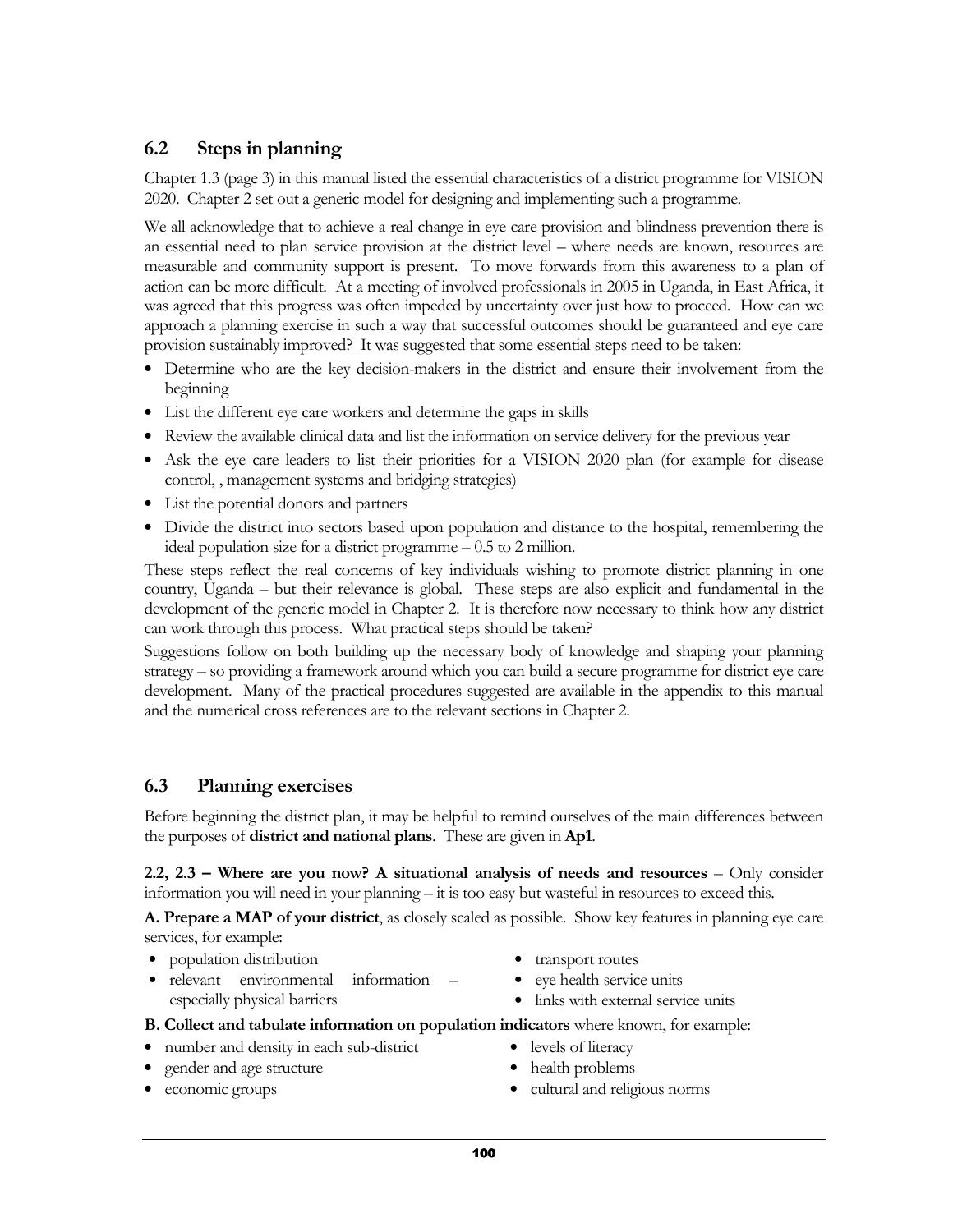#### C. Collect and tabulate information on eye diseases and blindness, for example:

- the prevalence and incidence of blindness and low vision in the district based on agreed levels of visual acuity
- the main causes of preventable and treatable blindness and their magnitude

A possible recording sheet is given in Ap2.

#### D. Make an assessment of the available resources – personnel and infrastructure

Two alternative exercises are given in Ap3, 4. They are quite exhaustive and may need modification to meet your local situation.

It will also be helpful to complete Ap5 that provides an overview of institutional resources and HR in relation to need.

As outlined in Chapter 2.3 (page 6), the district planning committee, comprising the key decision-makers and stakeholders, will then be able to identify gaps in the provision and initiate a discussion on the key objectives to be met.

#### 2.4, 2.5 – Where do you want to get to? Setting aims and objectives

Ap6 provides one approach in considering how to improve the present service for tackling blinding eye diseases. Shortfalls are highlighted, targets are set and remedial activities proposed. Achieving the desired objectives will relate to human resource developments, infrastructure improvements and disease control strategies. The three case studies described in this manual have shown the need to target improved base clinic/hospital and outreach provision through these strategies.

#### 2.6, 2.7 and 2.8 – How will you get there? Agreeing a plan, timetable and budget

Ap7 demonstrates a completed action plan to target the most prevalent treatable disease, cataract – through a fictitious example. The ideas are readily usable / modifiable to meet your own situation. It is important to remember that while National Plans will cover a 5-year span, District Plans should be drawn up for one year at a time and be subject to an annual reviewing programme.

#### 2.10 – Monitoring progress and the management of resources

One tool used is the Gantt Chart. This sets out the activities and sub-activities (the strategy) to achieve a programme objective, displaying intended and actual progress through a year. It therefore enables progress to be monitored and provides a tool to make possible an evaluation of the programme and suggest adjustments if necessary for the following year.

The approach set out in Ap8 is just one way of presenting this Chart. It builds on the example introduced in Chapter 2.4 (page 8) and followed up in Chapter 2.10 (page 13).